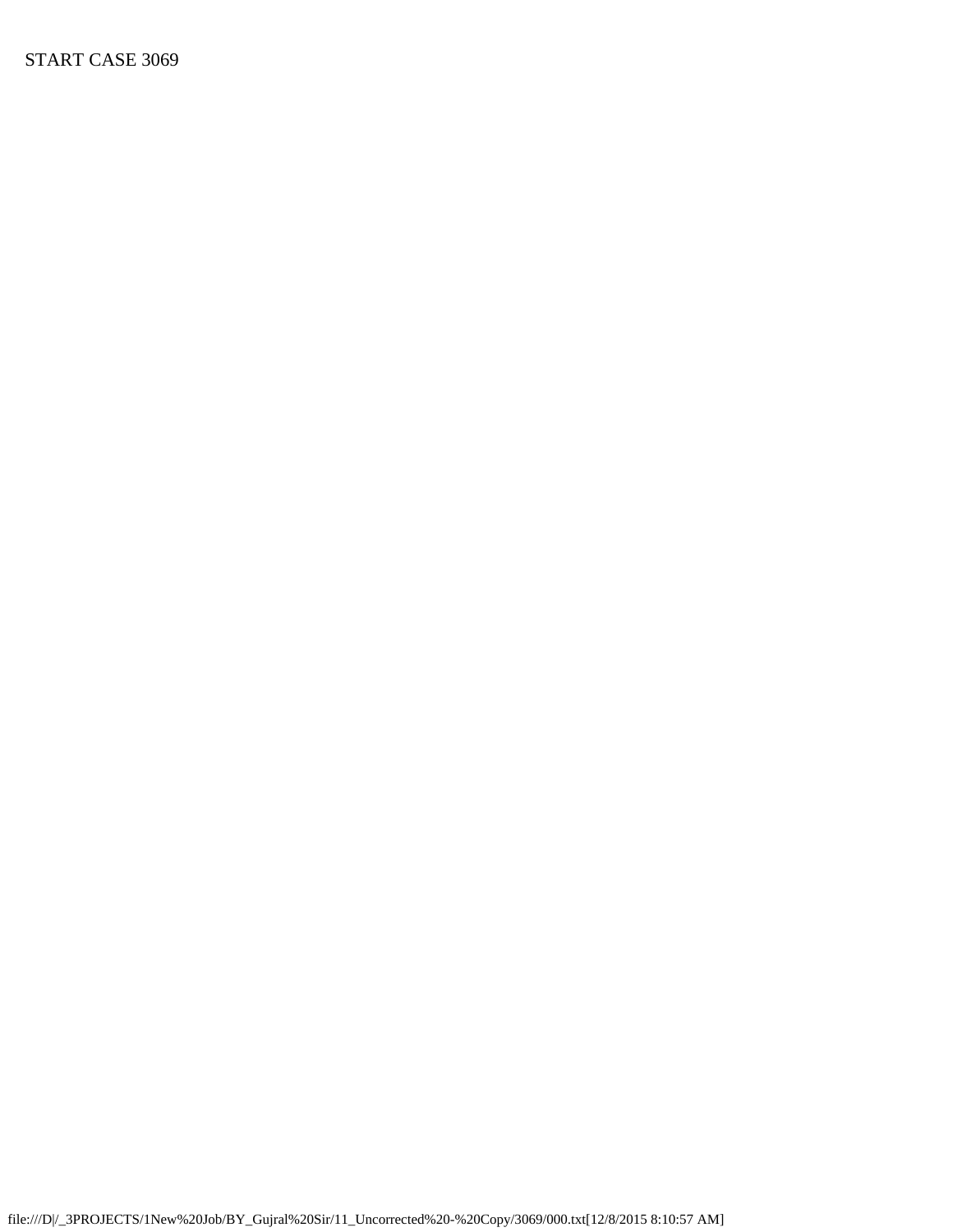COURT OF GENERAL SESSIONS OF THE PEACE, CITY AND COUNTY OF NEW YORK, PART III. THE PEOPLE OF THE STATE OF NEW YORK, -against-WARREN SNIFFEN, alias MICHAEL KENNEDY alias MICHAEL LE ROY. Before HON. OTTO A ROSALSKY, J., And a Jury. New York, N. Y., December 16, 1921. INDICTED FOR FORGERY IN THE SECOND DEGREE AS A SECOND OFFENSE. INDICTMENT FILED MAY 31, 1921.

APPEARANCES:

Morris H. Panger, Esq., Assistant District Attorney, For the People.

Sidney R. Lash, Esq., For the Defendant.

(A jury was duly impanelled and sworn.)

(Mr. Panger opened the case for the People.)

CHRISTINE G. ROOSEVELT, called as a witness on behalf of the People, having been duly sworn, testified as follows:

(The witness stated that she resides at 804 Fifth Avenue, New York City.)

DIRECT EXAMINATION BY MR. PANGER:

Q Mrs. Roosevelt, I take it that you are a housewife?

A Yes, sir.

Q Did you ever see this defendant before seeing him in court?

A No.

Q You do not know the defendant?

A No.

Q Now, on the 4th day of May, 1921, did you see this piece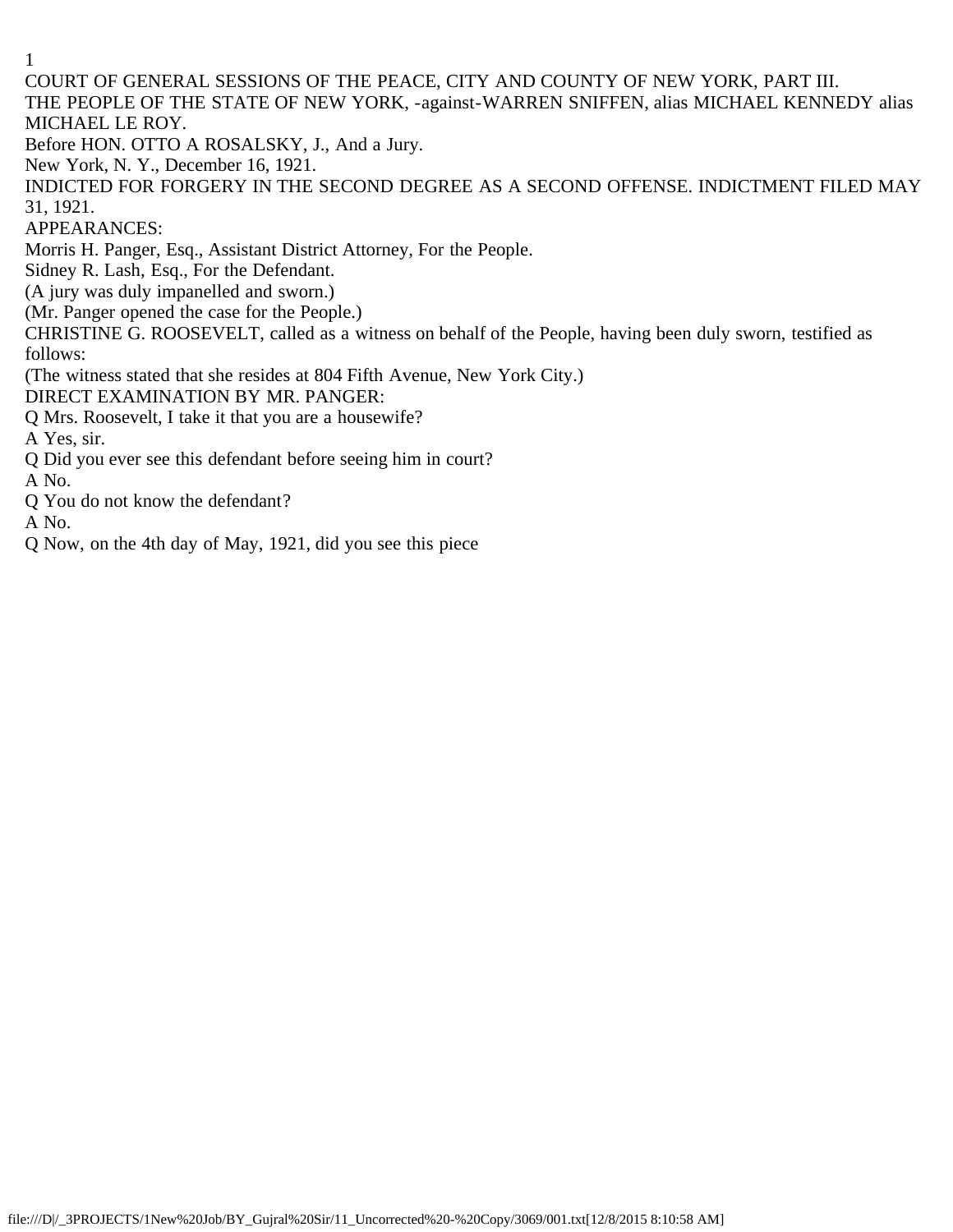- 2
- of paper, this check? (Handing paper to witness)
- A Before; it was on the 2nd. This is the 4th; it has been altered into a "4".
- Q On the 2nd day of May did you make out a check?
- A I had a check drawn.
- Q And will you tell what you did to that check which you had on the 2nd day of May, 1921?
- MR. LASH: I object to that, if your Honor please, It is irrelevant; that check has not been identified as the check.
- MR. PANGER: A check.
- THE COURT: Objection overruled.
- MR. LASH: Exception.
- Q Did you make a check to a certain Mr. Brown?
- A I had a check drawn to Mr. -- no, not to Mr. Brown.
- Q Who did you make it to?
- A My check was drawn to Fiske & Brown.
- Q And on what day did you draw that check?
- A May 2nd, 1921.
- Q And do you know the number of that check?
- A Yes; No. 2509.
- Q Are you telling us that from your own memory or after
- refreshing your recollection?
- A I have the stub.
- Q Have you the stub with you?
- A I have the stub.
- Q May we see the stub?
- THE COURT: The stub is not admissible.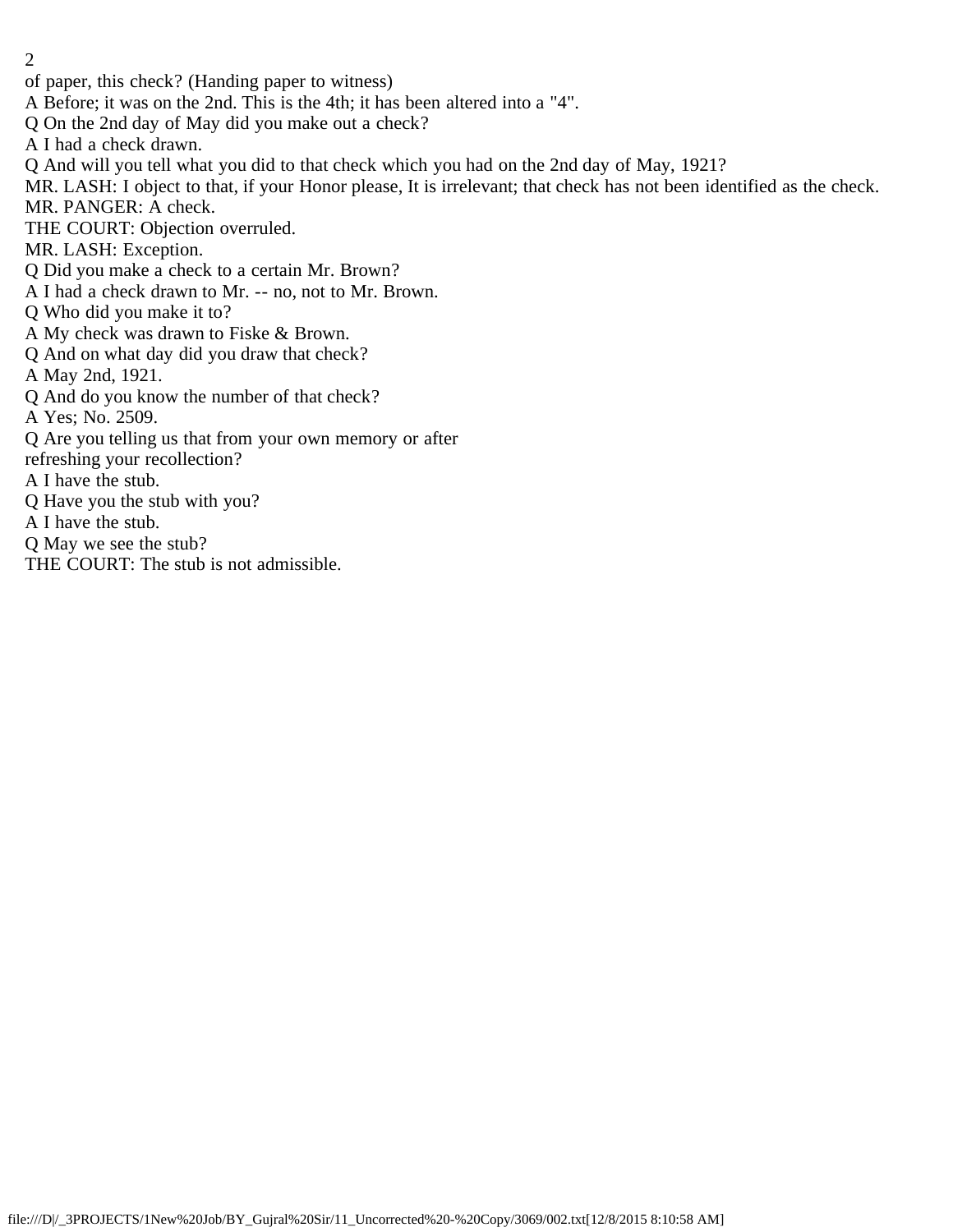Q You say the number of that was 2509?

A Yes, sir.

- THE COURT: Is this the check which is the basis of the charge made in the indictment?
- MR. PANGER: Yes, sir.
- Q That check was made on the 2nd day of May, 1921?
- A Yes.
- Q To the order of Fiske and Brown?
- A Yes, sir.
- Q For how much?
- A \$11.40.
- Q And signed by you, "C. G. Roosevelt"?
- A Yes.
- Q Did you write anything on the back of that check?
- A No.
- Q Now, I show you this check and ask you whether this is the identical paper that you wrote upon on that day?
- A Yes, I should say that was my check.
- Q I show you the signature on the face of the check and ask you whether that is your signature?
- A Yes, that is my signature.
- Q Now I show you the signature on the back of the check and ask you if that is your guarantee or endorsement? A No, it is not.
- Q And what was done with that check after you wrote it or made it out?
- A It was enclosed with the bill and posted.
- Q And mailed somewhere?
- A Mailed.
- Q To whom?
- A Fiske & Brown.
- Q And when did you next hear of this check?
- A I should think on the 4th of May.
- Q And did you see the check on the 4th of May?
- A Yes.
- Q And was it in the condition that you put it into or was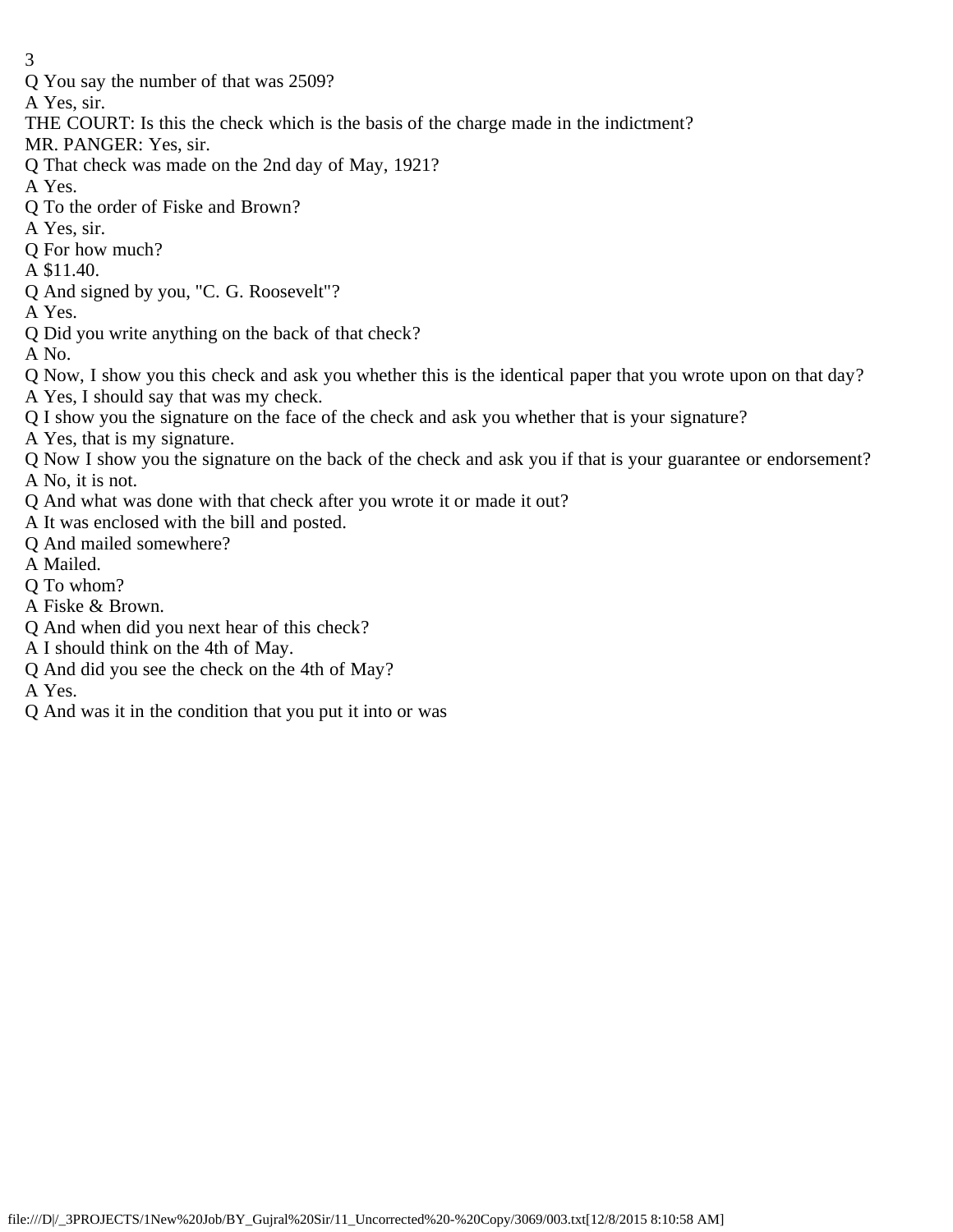- 4
- it in the condition in which it is in now?
- A Well, it was very much fresher, not so crumpled.
- Q I do not mean the condition of the paper; I mean the writing on it.
- A Yes, it was in the condition it is in now.
- CROSS-EXAMINATION BY MR. LASH:
- Q Did you fill in that check, Mrs. Roosevelt?
- A Did I sign that check?
- Q Did you fill in the body of the check originally?
- A No.
- Q A check was handed to you by someone and you signed it; is that correct?
- A A check was made out for me by my secretary.
- Q Is your secretary in court?
- A No.
- Q And you affixed your name to this check?
- A I signed my check.
- Q Are you able to positively identify this check as the check that you sent to Fiske & Brown; not what you think, Mrs. Roosevelt, but positively identify that check as the identical check you sent to Fiske & Brown?
- A Yes, I can. Yes, I can identify that check.
- Q Well, will you tell me by what method you could identify it?

A I can see where it has been altered. As soon as this check was returned to me I saw at once the changes that had been made in it and I knew how this and that had been altered (indicating on check). I know how that had been changed and how that had been changed (indicating) and as soon as I saw the check I knew it was not like the check that I had made out and signed.

Q Have you examined all of your vouchers, returned checks,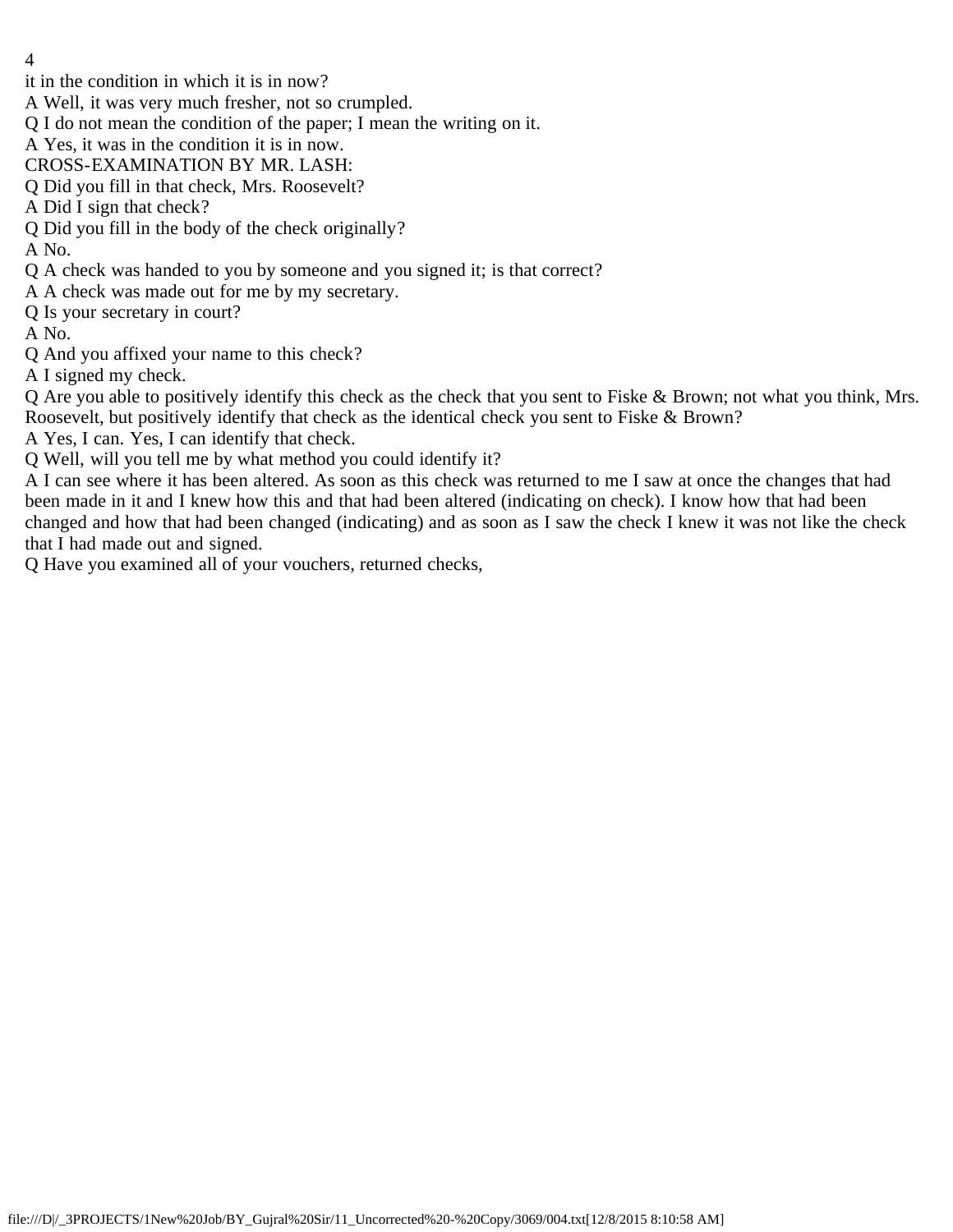for the month of May, 1921?

A No.

Q Do you know whether there is any returned voucher made payable to Fiske & Brown among those returned? A I do not know.

Q You do not know. Then you would not positively swear, Mrs. Roosevelt, would you, that this check is without question or doubt the identical check that you mailed to Fiske & Brown? Now, don't guess, Mrs. Roosevelt. If you have a doubt, say so.

A If I may look in my book I may see whether there was another check drawn to Fiske & Brown. As that one was not paid, I wanted to pay my bill, and as that check had not been paid, I probably drew, I am almost sure I drew, another check for them, to pay my bill for the end of the month; but that was not paid.

Q But you are not positive?

A Yes, I am positive that was the check that was drawn for that amount to pay that bill.

Q To the order of Fiske & Brown?

A Of Fiske & Brown.

Q You do not know the defendant Sniffen, do you?

A No.

Q You never saw him before?

A No.

Q Excepting, perhaps, in court in this case?

A That is all.

RE-DIRECT-EXAMINATION BY MR. PANGER:

Q I take it, Mrs. Roosevelt, that you never authorised the defendant to either sign your name for you or do anything with this check?

A No, I did not.

Q In the way of changing it?

A No.

MR. LASH: No further questions.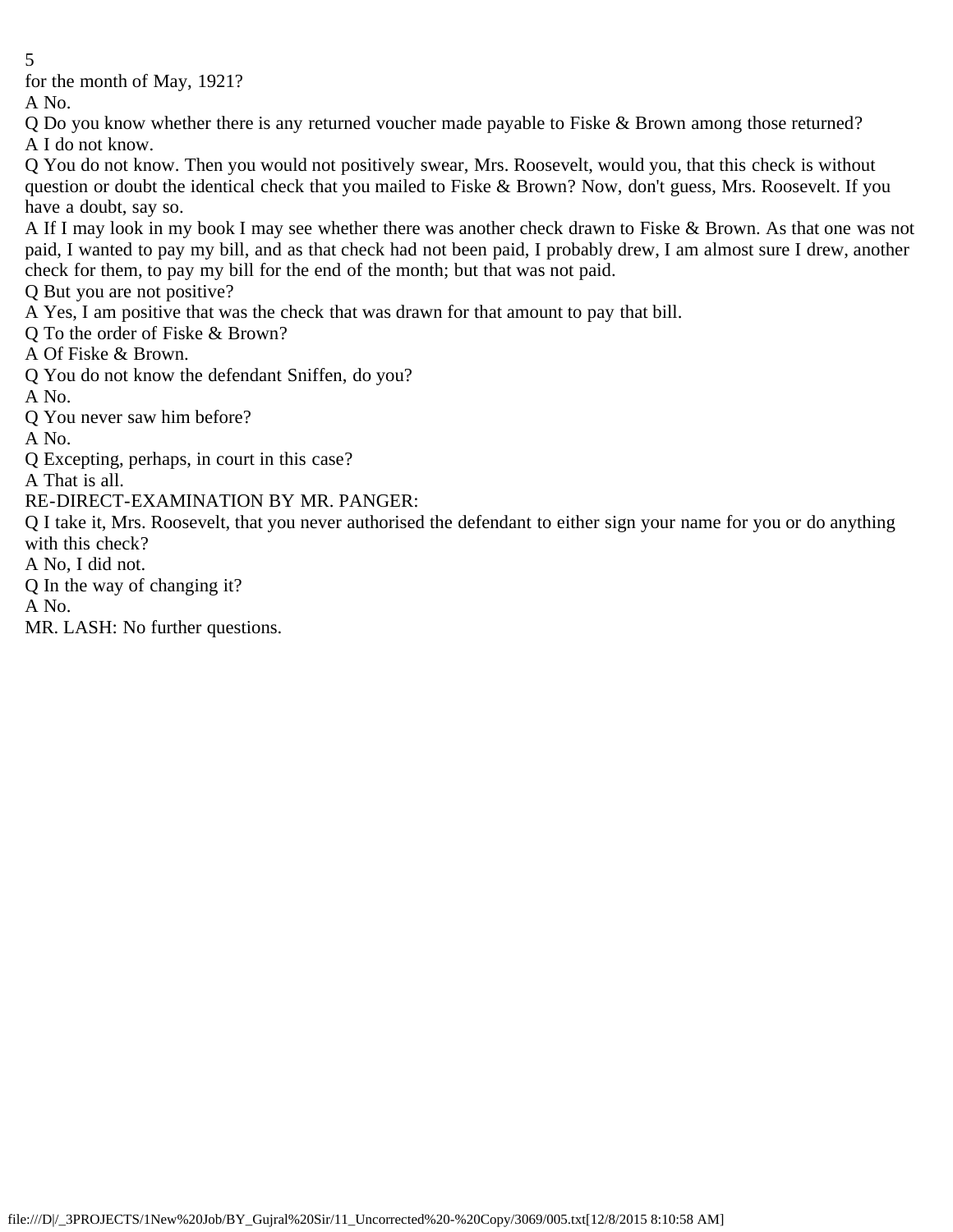WILLIAM H. BROWN, JR., called as a witness on behalf of the People, having been duly sworn, testified as follows: (The witness stated that he resides at 114 Jamaica Avenue, Flushing, N. Y.)

DIRECT EXAMINATION BY MR. PANGER:

- Q Mr. Brown, where do you live?
- A I live at 114 Jamaica Avenue, Flushing, New York.
- Q And what is your business?
- A I am a merchant in tea and coffee, olive oil, and things of that kind.
- Q And you do business under the Dame of what?
- A Fiske and Brown.
- Q Is that a copartnership or corporation?
- A Copartnership consisting of my brother, Stewart Brown, and myself.
- Q And you are a member of that firm?
- A I am.
- Q In the general course of your business, do you open mail and receive checks and all that?
- A The mail is generally opened by one of my stenographers.
- Q It is passed on to you, is it?
- A Yes, sir, and either my brother or myself sees it.

Q I show you this check, No. 2509, made, according to this check, on the 4th day of May, 1921, to Fred H. Brown, for \$310, signed C. G. Roosevelt, and ask you whether you ever received this. (Handing paper to witness)

MR. LASH: I object to that as incompetent, irrelevant and immaterial.

THE COURT: Objection overruled.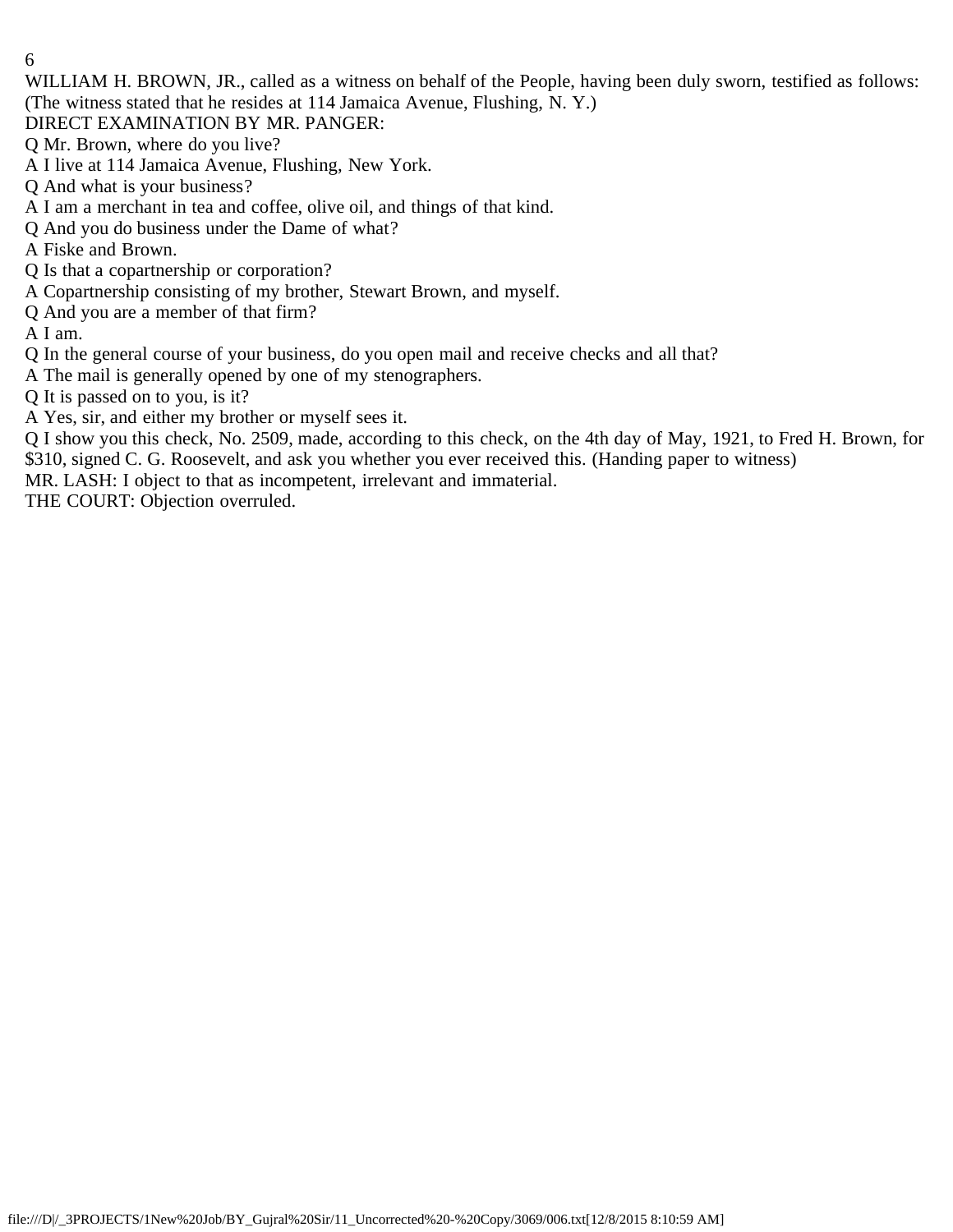- 7
- MR. LASH: Exception.
- A I don't remember ever having received it, no.
- Q Would you say that you did receive it?
- A I would say that I did not.
- Q Will you state where your place of business in New York is?
- A 68 Thomas Street.
- Q What kind of promises are they?
- A A loft building with an elevator in it.
- MR. LASH: I object to that as incompetent, irrelevant and immaterial, and I move to strike it out.
- THE COURT: Objection overruled; motion denied.
- MR. LASH: Exception.
- Q How many floors in that building?
- MR. LASH: Same objection.
- THE COURT: Objection overruled.
- MR. LASH: Exception:
- A Five.
- Q And where is your place of business?
- A We are on the third floor. It is two flights up.
- Q Will you state to the Court and jury what measures are taken to facilitate the delivery of mail to your office or to your firm?
- A At the present time?
- Q No; in May, 1921, from the 2nd to the 4th?
- MR. LASH: I object to that, if your Honor please.
- THE COURT: Objection overruled.
- MR. LASH: Exception.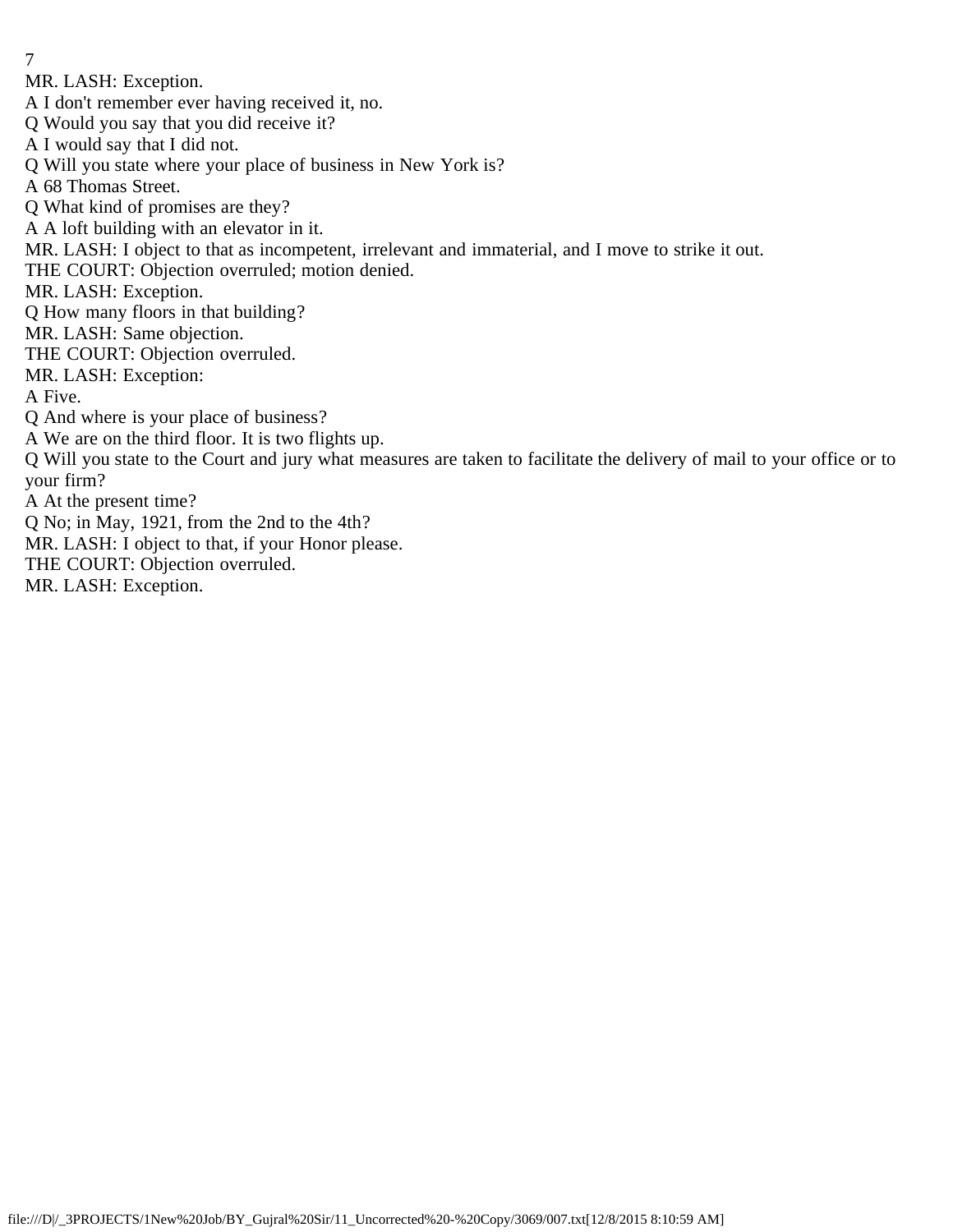- 8
- A At that time we had an iron mail box just inside the entrance, near the entrance to the elevator.
- Q The entrance to the building or the entrance to your particular loft?
- A The entrance to the building.
- Q Proceed.
- A And any mail that was brought in there by the postman was deposited there in that box, which was locked.
- Q On or about the 2nd or 3rd or 4th of May, did you see that mail box?
- A Yes, sir.
- Q What was the condition of that mail box?
- MR. LASH: I object to that as incompetent, irrelevant and immaterial.
- THE COURT: Objection overruled.
- MR. LASH: Exception.
- A It was open and hanging down. It opens by a flap coming down and that was opened.
- Q Opened with a key, according to the appearance of the box?
- A That I couldn't say.
- Q Was it broken?
- A I couldn't say.
- Q What date was that?
- A The 3rd of May.
- Q I show you this paper and ask you to look at the reverse side, and I ask you whether that name, Fred H. Brown, whether that signature, Fred H. Brown, was made by you?
- A No, sir.
- Q What is your name?
- A William Herman Brown, Jr.
- Q Is there any Fred H. Brown connected with your concern?
- A No, sir.
- Q Do you know your brother's handwriting? A Yes, sir.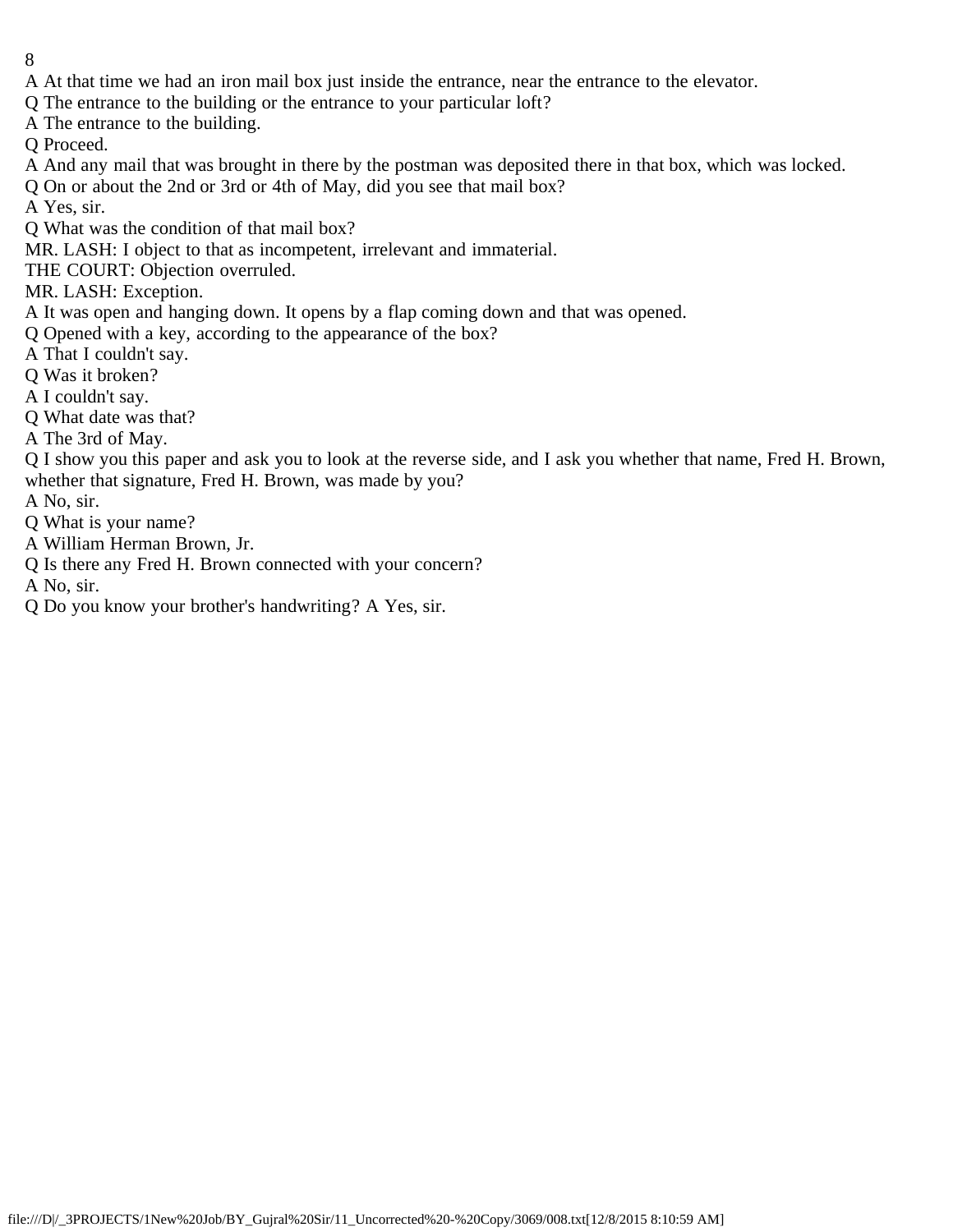- 9
- Q Would you say that he signed this?
- A No, he did not.
- Q That is not his signature?
- A No, sir.
- Q Neither is it yours?
- A No, sir.
- CROSS EXAMINATION BY MR. LASH.
- Q You do not know the defendant Sniffen, do you, Mr. Brown?
- A No.

CLAYTON DEMAREST, called as a witness on behalf of the People, having been duly sworn, testified as follows: (The witness stated that he resides at 368 Union Street, Hackensack, New Jersey.)

- DIRECT EXAMINATION BY MR. PANGER:
- Q Mr. Demarest, what is your business?
- A I am paying teller.
- Q Where?
- A Chemical National Bank.
- Q Where is that?
- A 270 Broadway.
- Q And how long have you been connected with the Chemical National Bank?
- A Something over thirty-nine years.
- Q How long have you been paying teller?
- A I have been connected with the paying teller's department about thirty years.
- Q Do you know this defendant?
- A In what way do you wish ---
- Q Did you ever see this defendant before the 4th day of May, 1921?
- A No, sir.
- Q On the 4th day of May, 1921, did you see this defendant?
- A Yes, sir.
- Q Where did you see him?
- A At my window.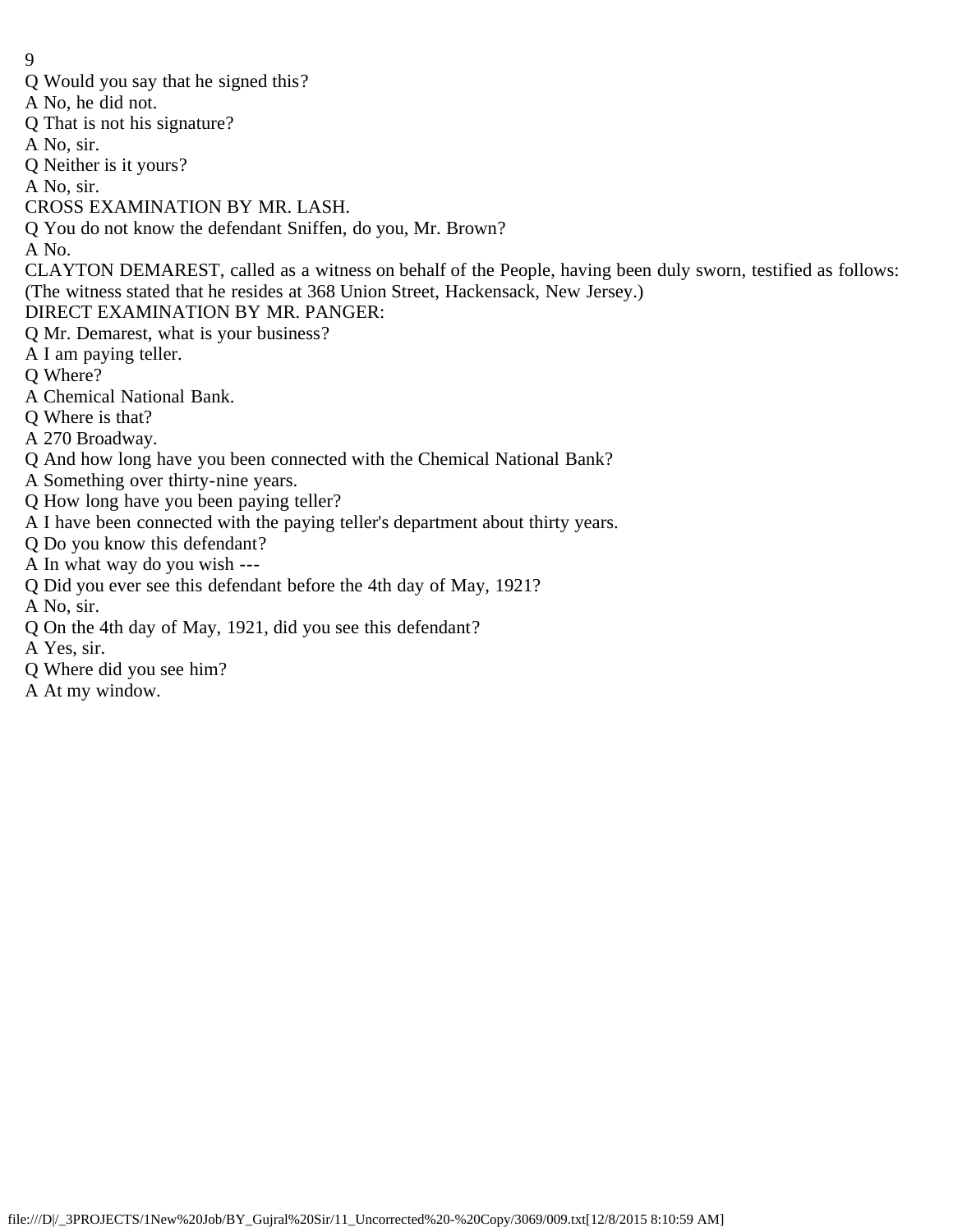Q At your window?

A Yes, sir; at my window in the bank.

Q That bank is where?

A 270 Broadway.

Q New York City?

A New York City.

Q City and County of New York. And when he came up to the window, what happened?

A He presented a check for payment.

Q I show you this piece of paper and ask you whether this is the check and whether it was in this condition when it was presented to you on that date by this defendant?

A Yes.

MR. PANGER: I ask that this check be received in evidence and marked People's Exhibit No. 1.

MR. LASH: I object to it on the ground that it has not properly been identified as the check in question.

THE COURT: Did you hear the witness' testimony? He said he saw this defendant at the window in the bank and that the defendant presented this check to him. You may examine the witness with a view --

MR. LASH: I will withdraw my objection.

(Check received in evidence and marked People's Exhibit 1.)

Q When you received this check what did you do?

A I left the window to examine, or to compare the endorsement of Mrs. Roosevelt with our specimen signatures in the files.

Q And how long were you gone?

- A Possibly five minutes.
- Q You remember the circumstances perfectly, don't you?

A Yes, sir.

Q And then you returned, did you?

A Yes, air.

- Q What happened when you returned?
- A Why, the man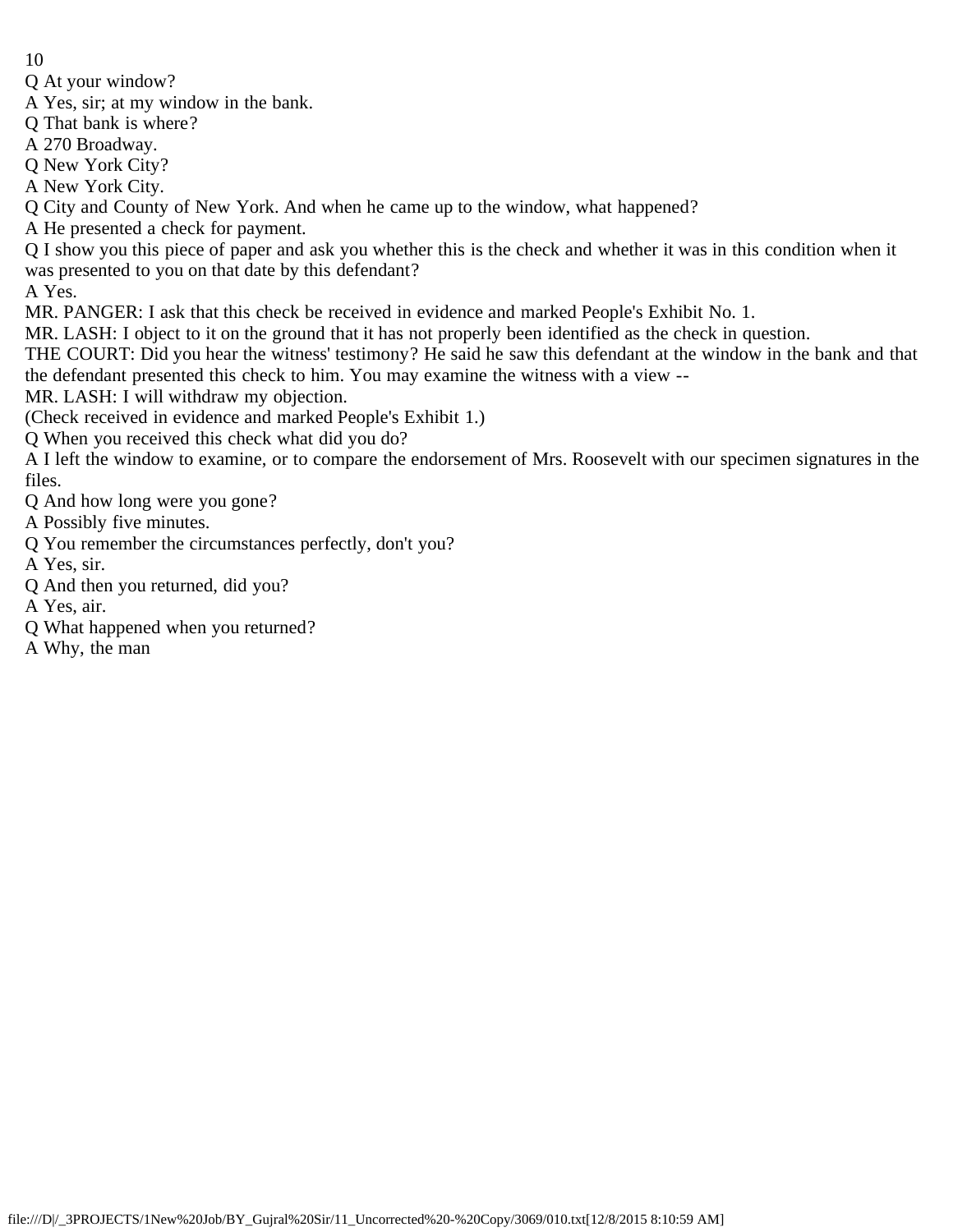presenting the check objected to being held up any longer for his money. Do you wish me to repeat the full conversation?

Q Yes, absolutely.

A He said that he had taken enough time from his business and did not wish to be detained any longer; that he would get into communication with Mrs. Roosevelt about his inability to get the money, and that if he had any more transactions with Mrs. Roosevelt she would have to pay him in cash. That is the substance of what he said to me.

- Q And who said that; was it this defendant?
- A Yes, sir.
- Q This defendant said that to you?
- A Yes; sir.
- Q You saw him there after the five minutes when you returned?
- A Yes, sir.
- Q And what happened after that?
- BY THE COURT:
- Q How far away were you from this defendant when he spoke to you and you spoke to him?
- A Possibly two and a half feet.
- Q Did you observe his physical condition at that time?
- THE COURT: Question withdrawn.
- BY MR. PANGER:
- Q You say that after five minutes you returned and you had this conversation with him?
- A About five minutes.
- Q Did you say anything to that?
- A I told him that I would give him the cash when I was sure that he was entitled to it.
- Q And what happened after that?
- A I went on with my work and when the check was returned to me -- probably I did not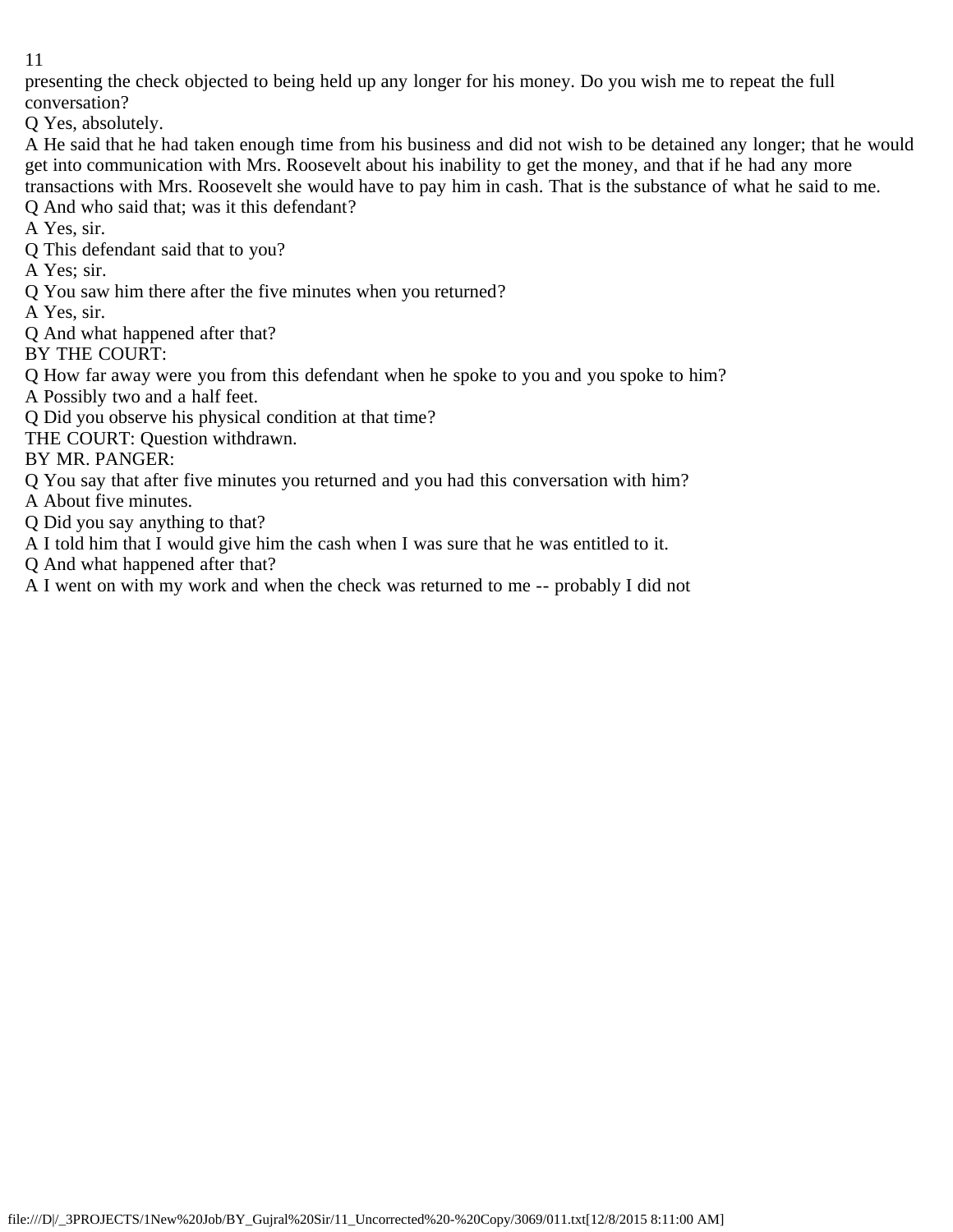- 12
- explain it had gone out of my possession.
- Q In the meantime where was the check?
- A I had referred it to one of our officers, stating my --
- THE COURT: Do not state what you said to your officer.
- Q You referred it -- A I referred it to one of my officers.
- Q You gave this to one of your officers with instructions to investigate, did you?
- A Yes, sir.
- Q And then you received the check back?
- A No, the check did not come back to me.
- Q Well, what happened?
- A When the officer to whom I referred the matter finally came to my window, the man who had presented it was gone.
- Q Did you notice when he left?
- A No, I did not.
- Q Was that a busy day?
- A It was just about the close of the business day and I was busy getting up my figures for the proof of the cash.
- Q Were there many other people present in the bank?
- A No.
- Q Customers?
- A No.
- Q From the moment that this defendant presented this check at your window up to the time that you missed him, how long a time elapsed?
- A I can only approximate that. It may have been as much as ten minutes. I won't say positively it was quite as long as that.
- Q You looked at him and you recognise him, don't you?
- A Oh, yes.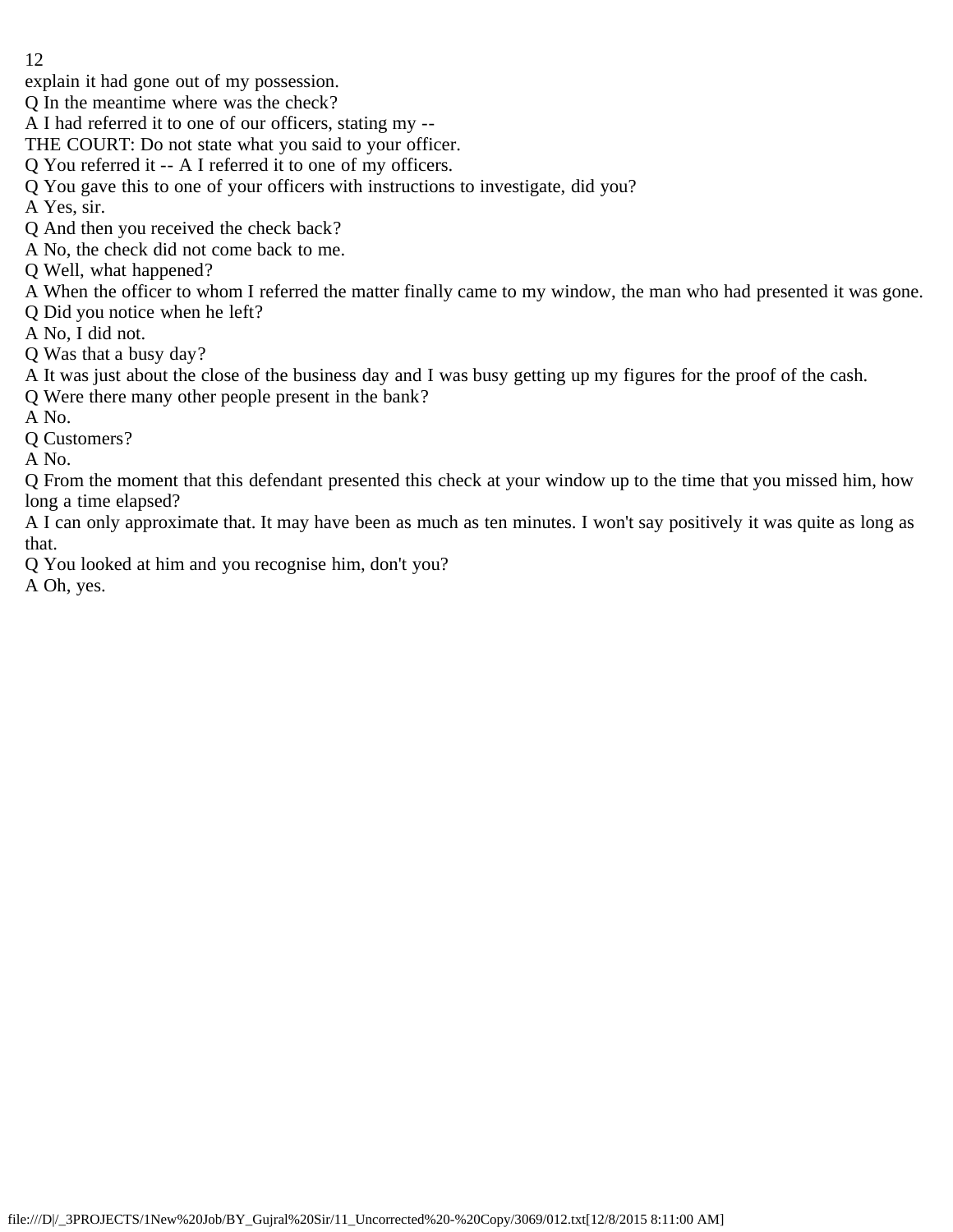Q You can surely say that this is he?

A Yes.

Q And you also had conversations with him over a period of how many minutes, about?

A Well, the time it would take for him to make the objections which he made and my response to them. Possibly two or three minutes; a couple of minutes.

Q Did you ever pay the money to the defendant?

A No, sir.

Q He left without receiving the money?

A Yes, sir.

MR. LASH: No questions.

THE COURT: Do not discuss this case among yourselves nor permit anyone to talk with you about it, nor form nor express any opinion as to the guilt or the innocence of the defendant until the case is finally submitted to you. Be in your seats, gentlemen, at ten minutes after two.

(Recess until 2:10 P.M.)

AFTER RECESS.

MR. LASH: If your Honor please, may we at this time withdraw the plea of not guilty on the plea of insanity and enter a plea of guilty to forgery in the second degree as a first offender?

MR. PANGER: No objection.

THE COURT: I will allow that to be done.

MR. PANGER: May I have it indicated on the record that this is not the finish of the People's case, not having proved the prior convictions?

MR. LASH: I will concede that for the District Attorney's record.